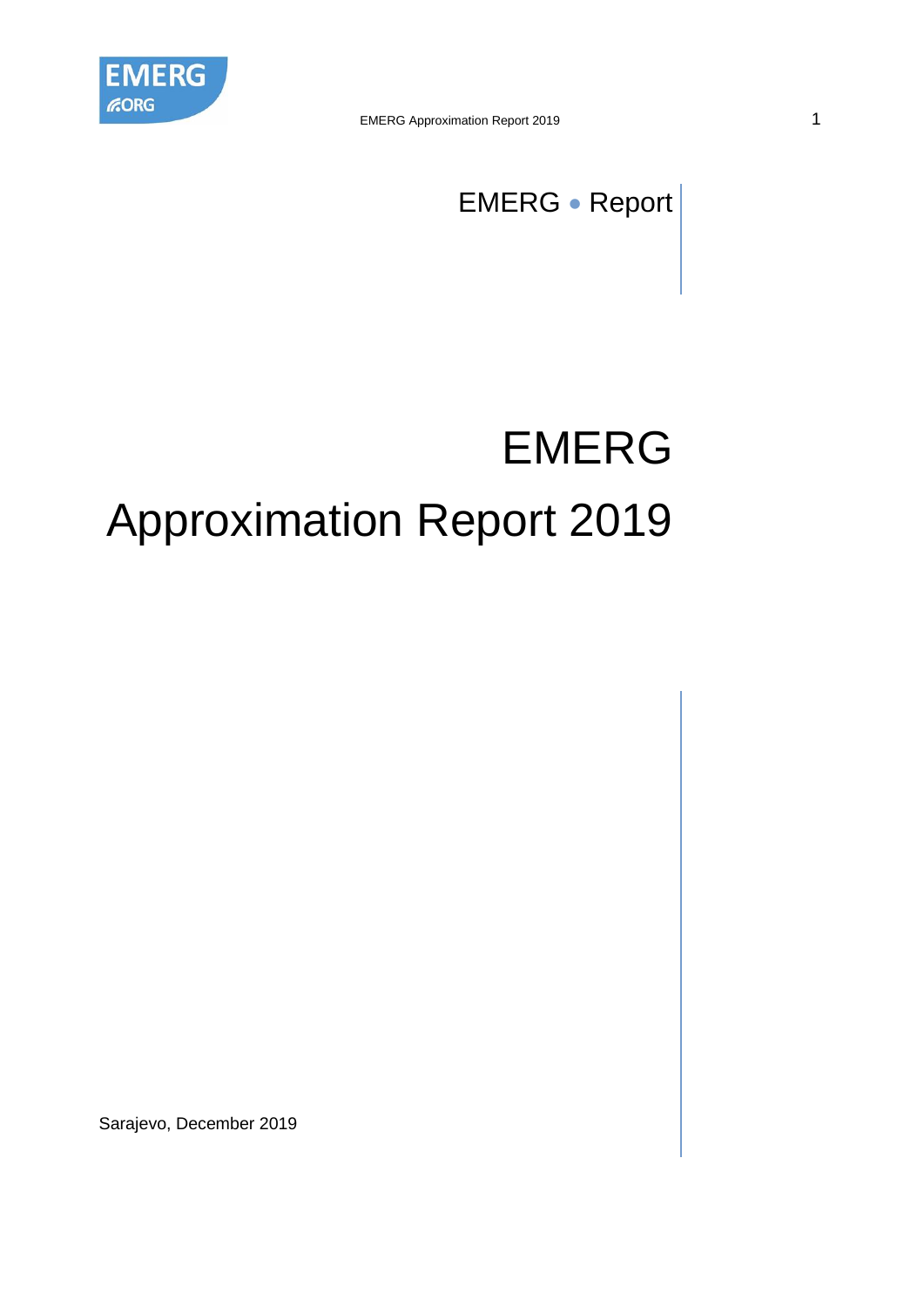

# **Contents**

| 1                    |  | Introduction                              | 3  |  |  |
|----------------------|--|-------------------------------------------|----|--|--|
|                      |  | 1.1 Context                               | 3  |  |  |
|                      |  | 1.2 Objective of the Report               | 4  |  |  |
| 2                    |  | <b>Institutional Developments</b>         | 4  |  |  |
| 3                    |  | <b>Regulatory Developments</b>            | 6  |  |  |
|                      |  | 3.1 Market reviews                        | 6  |  |  |
|                      |  | 3.2 Spectrum strategies and 4G licensing  | 8  |  |  |
|                      |  | 3.3 Consumer protection & QoS legislation | 9  |  |  |
|                      |  | 3.4 International Roaming                 | 10 |  |  |
|                      |  | 3.5 Net neutrality                        | 10 |  |  |
|                      |  | 3.6 Broadband plans                       | 12 |  |  |
|                      |  | 3.7 New telecommunications trends         | 13 |  |  |
| 4 Market Development |  |                                           |    |  |  |
|                      |  | 4.1 Fixed broadband markets               | 14 |  |  |
|                      |  | 4.2 Mobile markets                        | 17 |  |  |
|                      |  | <b>5 Conclusions</b>                      | 19 |  |  |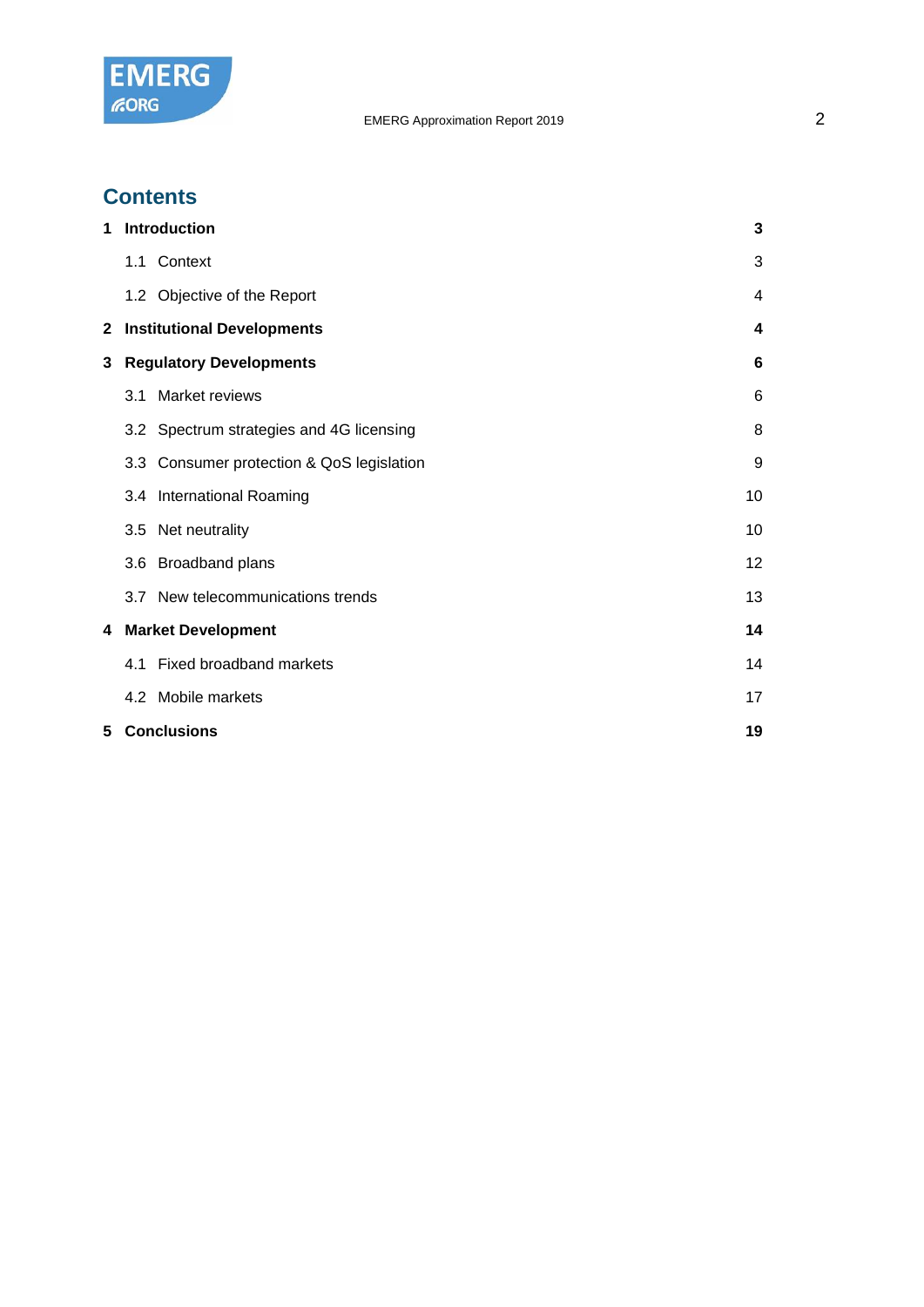

## <span id="page-2-0"></span>**1 Introduction**

#### <span id="page-2-1"></span>**1.1 Context**

The European Mediterranean Regulators Group (EMERG) was established on July 1st, 2008 in Malta, as an independent platform of National Regulatory Authorities for Electronic Communications Networks and Services.

The origin of EMERG lays in the ideals and principles of the Euro-Mediterranean cooperation set out in the Barcelona Declaration of November 28, 1995, which establishes the principles of a partnership aimed to turn the Mediterranean region into a common area of peace, stability and prosperity by way of the reinforcement of the political dialogue and of cooperation in security and economic, financial, social and cultural matters.

According to its Charter, the objectives of EMERG are the following:

- To act as a forum for regular discussions and exchanges of information for its Members on issues relating to electronic communications;
- To promote the approximation to the European regulatory framework and best practices among its Members;
- To monitor the development of the electronic communications in the Mediterranean area;
- To facilitate the cooperation and exchange of ideas and expertise with international organizations, other regulatory networks and sector experts;
- To prepare and contribute to the preparation of a region's reservoir of documents, reports, benchmarks, presentations, analyses and common positions.

EMERG is open to any National Regulatory Authority (NRA) concerned with the electronic communications sector that is member of or observer in the Body of European Regulators for Electronic Communications (BEREC) or party to the Euro-Mediterranean Partnership launched within the framework of the Barcelona Declaration of November 28, 1995 and/or to the ENP-South countries of the European Neighbourhood Policy.

Currently, EMERG is integrated by the NRAs of 23 countries: Algeria, Austria, Bosnia and Herzegovina, Croatia, Cyprus, Egypt, France, Germany, Greece, Israel, Italy, Jordan, Lebanon, Libya, Malta, Morocco, State of Palestine, Portugal, Spain, Switzerland, Syria, Tunisia and Turkey.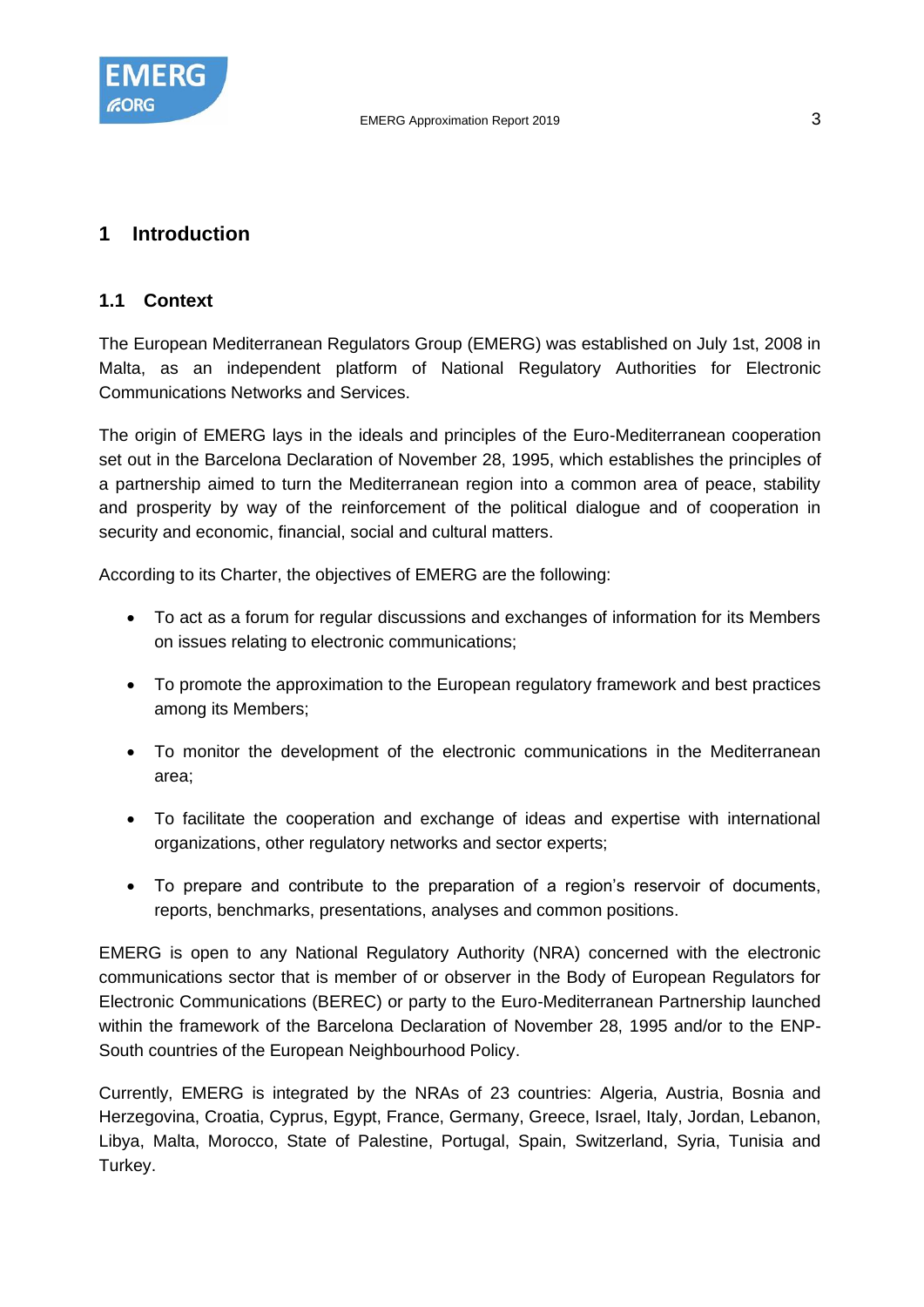

# <span id="page-3-0"></span>**1.2 Objective of the Report**

Approximation of the regulatory frameworks between EU and its neighbouring countries is a major objective of the European Commission and the main reason for sponsoring NRAs in the EMERG network.

The purpose of this report is to critically examine and evaluate the progress regarding the electronic-communications sector of EMERG member states, in particular the rapprochement of non-EU countries with the EU members. The report maps the progress achieved in the convergence of the telecommunications frameworks as well as comparison of trends and state of regulatory achievement between EU and non-EU countries. The special focus is put on the level of approximation achieved within the period of the last three to four years. In the last several years, steps have been taken to approximate EU standards and regulations in certain areas. For the purpose of this report, EMERG conducted a small survey focusing on the most important projects and trends that the regulators have been facing over the past 5 years.

The Report is structured in the following way: Chapter 2 presents the development of the EMERG countries in terms of institutional aspects. Chapter 3 focuses on regulatory developments and measures that have been undertaken by members to achieve rapprochement. Chapter 4 shows how countries have developed in terms of market parameters. In that regard it is also important to show where discrepancies are persisting, and the reasons behind these differences. Chapter 5 summarizes the findings and evaluates the recommendations made during the EMERG workshops in recent years.

# <span id="page-3-1"></span>**2 Institutional Developments**

The first section examines the institutional development in EMERG countries, that is the framework and legal environment in which NRA and market players operate. In the context of the Benchmark Report, we look at different aspects with regard to the framework conditions. To what extent are regulatory authorities independent? What competencies do regulatory authorities etc. have?

The benchmark with regard to institutional aspects is the European Framework. European telecom rules were last updated in 2009. To make them fit for the digital era the Commission proposed a new Electronic Communications Code (EECC) in September 2016. The provisional agreement reached in June 2018 was adopted by the Parliament and then by the Council in November 2018. Member States have until 21 December 2020 to transpose the new directive into national legislation. The new rules include measures to stimulate investment in and take-up of very high capacity networks in the EU as well as new spectrum rules for mobile connectivity and 5G. The Code also ensures that all citizens have access to affordable communication,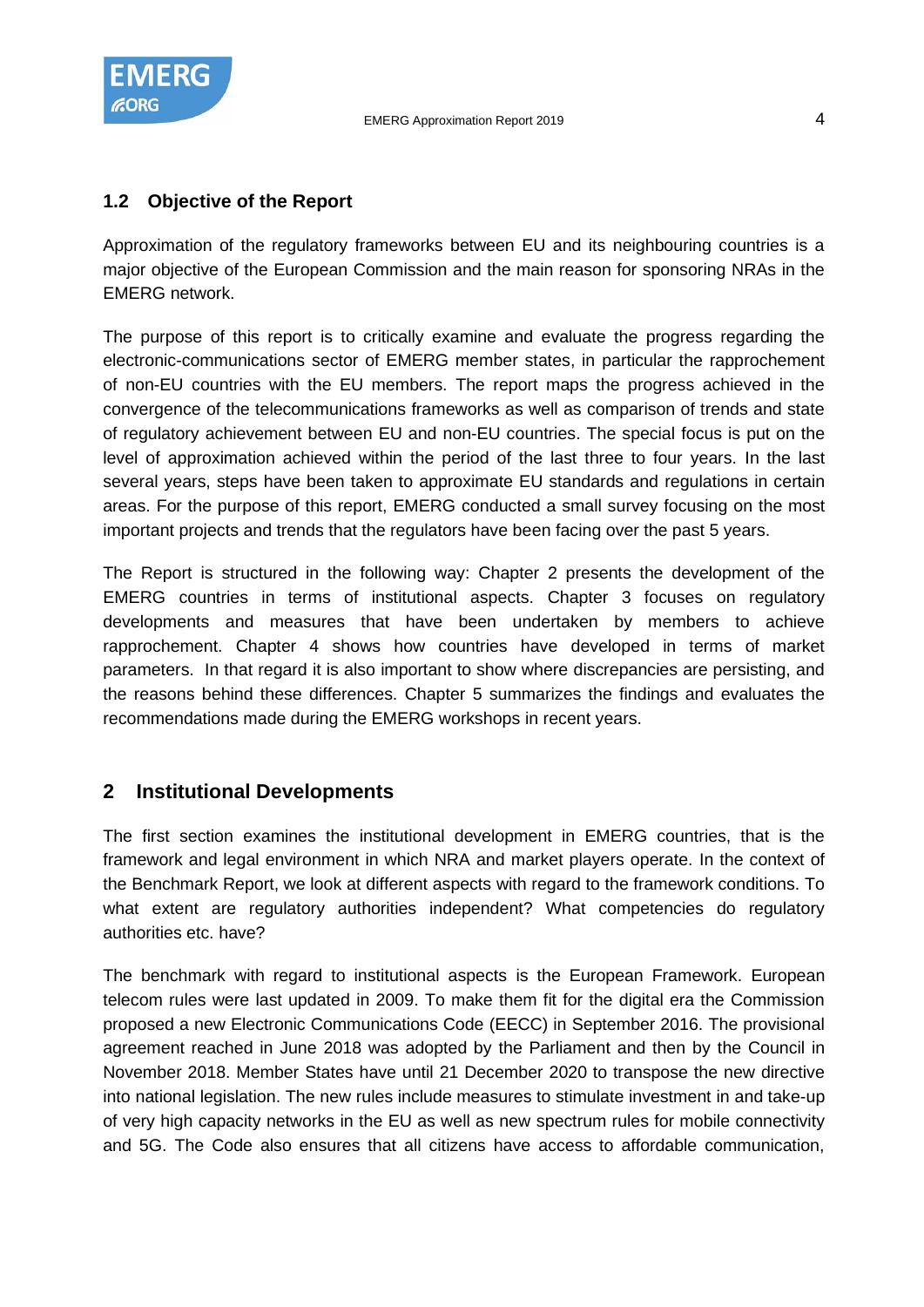

including the internet. It increases consumer protection and security for users and facilitates regulatory intervention.

With regard to the independency and empowerment to act without day-to-day political influence of the government this applies to almost all EMERG countries. Exceptions here are Israel and Palestine, where the telecommunications sector is still regulated by the Ministry of Telecommunications.

|                 |                                        |                                | Alignment with EU Framework Directive 2009/140/EC |                          |  |                               |  |                             |                   |  |
|-----------------|----------------------------------------|--------------------------------|---------------------------------------------------|--------------------------|--|-------------------------------|--|-----------------------------|-------------------|--|
|                 |                                        |                                |                                                   |                          |  |                               |  |                             |                   |  |
|                 |                                        | <b>EU Regulatory Framework</b> |                                                   | <b>Country fulfilled</b> |  | <b>Development since 2014</b> |  |                             | <b>Exceptions</b> |  |
| Independent NRA | the control of the control of the con- |                                | Countries                                         | Nearly all EMERG         |  |                               |  | <b>Israel and Palestine</b> |                   |  |
|                 |                                        |                                |                                                   |                          |  |                               |  |                             |                   |  |

As far as regular market analysis, transparency and enforcement are concerned, this takes place in all EMERG countries. According to the evaluations of the benchmark reports based on the surveys of NRAs, significant progress in implementation has been observed since 2014. Palestine has introduced a market review process based on the recommendations of the EU. Lebanon has introduced control and inspection regulations in the context of power to enforce fines and sanctions. All EMERG countries conduct public consulations and are required to publish the results of the consultations in a transparent manner. However, in five countries the consultation process is not mandatory (see figure).

| Alignment with EU Framework Directive 2009/140/EC         |                                |                                                                                                       |                                                                        |  |  |  |  |
|-----------------------------------------------------------|--------------------------------|-------------------------------------------------------------------------------------------------------|------------------------------------------------------------------------|--|--|--|--|
| <b>EU Requlatory Framework</b>                            | <b>Country fulfilled</b>       | <b>Approximation development since 2014</b>                                                           | <b>Exceptions</b>                                                      |  |  |  |  |
| Ex-ante market regulations &<br><b>SMP</b> identification | <b>AII EMERG</b><br>countries  | Palestine (market review following the<br>recommendations of the EU)                                  | Switzerland<br>Lebanon (currently not applied)                         |  |  |  |  |
| Request of information rights                             | <b>AII EMERG</b><br>countries  | $\overline{\phantom{0}}$                                                                              |                                                                        |  |  |  |  |
| Power to enforce fines and<br>monetary sanctions          | All FMFRG<br>countries         | Lebanon (control/inspection requlations)<br>Eqypt (3% of net sales)<br>Jordan (fines up to 200.00 JD) | <b>Palestine</b>                                                       |  |  |  |  |
| Accountability and transparency                           | <b>Most EMERG</b><br>countries | Most NRA are accountable before<br>Government and Parliament                                          | Tunisia, Morocco, Lebanon are<br>only accountable before<br>Government |  |  |  |  |
| <b>Consultation process</b>                               | All EMERG<br>countries         | All EMERG countries conduct public<br>consultations and publish the results                           | Switzerland, Palestine.<br>Morocco, Tunisia and Egypt not<br>mandatory |  |  |  |  |

Against the background of very different countries and different traditions with regard to regulating their markets, it is clear that non-EU members have in the past sought to adapt their regulations in line with the European framework. The continuation of EMERG would ensure that this will continue to happen in the future and that there will be an exchange between members, especially against the background of the implementation of the new Electronic Communications Code.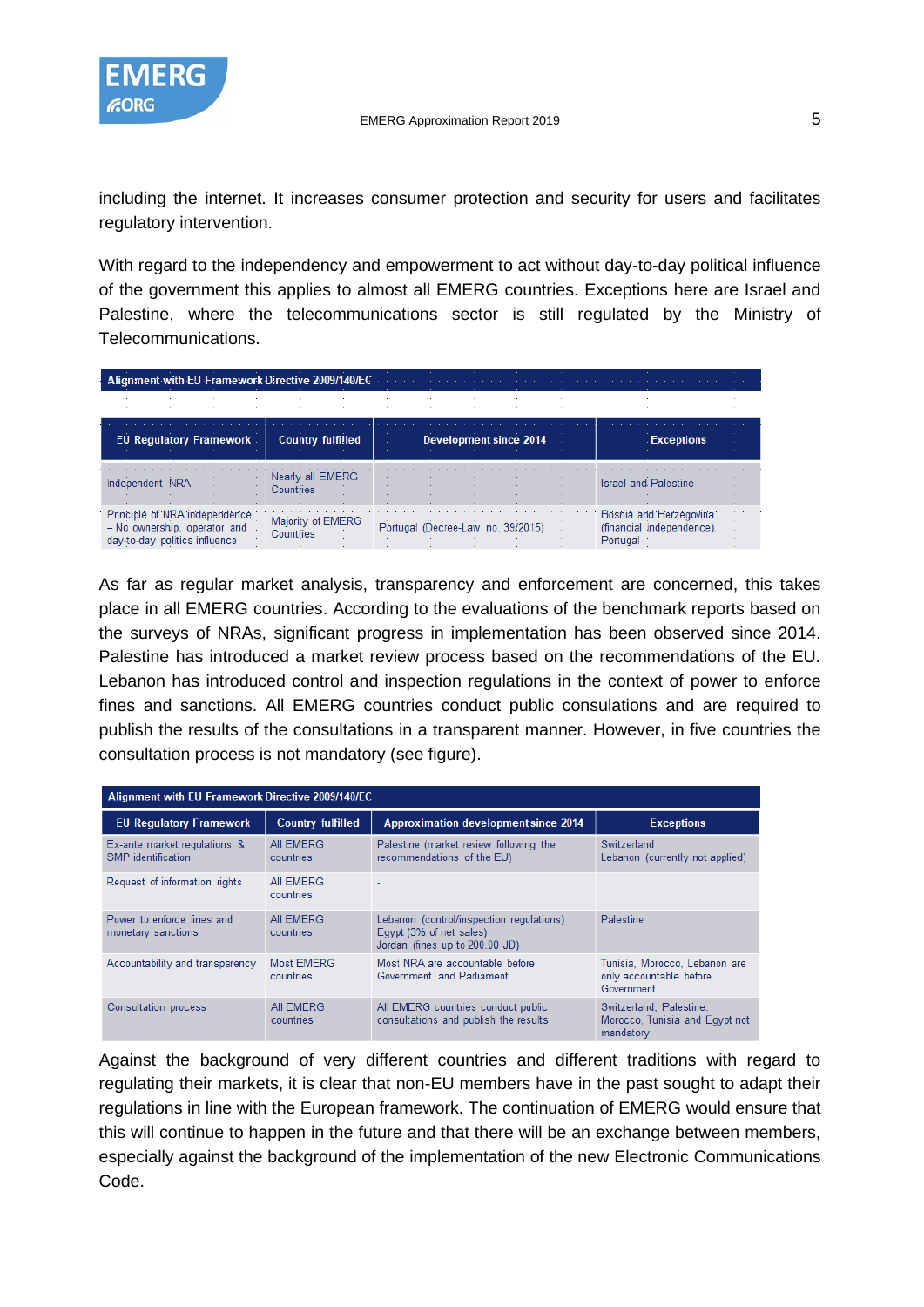

## <span id="page-5-0"></span>**3 Regulatory Developments**

Currently, at retail level, competition is driven partly by ex-ante regulation and infrastructure competition stemming from alternative networks (including, in some cases, mobile broadband services). Wholesale broadband markets, to a large extent, were created by ex-ante regulation. The current regulatory interventions have focussed on the incumbent operators copper and now fibre networks which are subject to regulation with very few exceptions. This led to a creation of service based competition in the fixed broadband markets. As regards the traditional copper telephone networks, regulation has been based on the ladder of investment concept to allow new entrants to enter the markets step by step in a manner where each step requires a certain level of investment in own infrastructure with the benefit of allowing the access seeker to increase its capabilities to offer better services at the retail level.

#### <span id="page-5-1"></span>**3.1 Market reviews**

EU Member States have harmonized market analysis practices by virtue of the European legislation entered into force since 2002. Since then, regulatory measures on the retail market level have been steadily reduced. According to the EU regulation regulatory controls on retail services should only be imposed where national regulatory authorities consider that relevant wholesale measures or measures regarding carrier selection or pre-selection would fail to achieve the objective of ensuring effective competition and the fulfilment of public interest objectives.

Regarding the approximation with the EU Access Directive the analysis shows that non-EU EMERG countries have also moved away from implementing remedies in retail markets. Moreover price control in origination has been going back.

| Approximation with EU Access and universal service directives |                                          |                                                                                 |  |                                                                                 |                                                                                          |                                                                                                      |  |  |  |
|---------------------------------------------------------------|------------------------------------------|---------------------------------------------------------------------------------|--|---------------------------------------------------------------------------------|------------------------------------------------------------------------------------------|------------------------------------------------------------------------------------------------------|--|--|--|
| <b>Market</b>                                                 |                                          |                                                                                 |  |                                                                                 | <b>Remedies in EMERG Countries*</b>                                                      |                                                                                                      |  |  |  |
| <b>Fixed voice telephony</b><br>market                        |                                          | <b>Access &amp; Origination</b><br>All EMERG countries but<br>Lebanon and Malta |  | <b>Termination</b><br>All EMERG countries but Remedies in<br>Lebanon            | <b>Transit</b><br>non-EU countries:                                                      | <b>Retail</b><br>Remedies in<br>non-EU countries:<br>014 2018                                        |  |  |  |
| Mobile voice/SMS<br>markets                                   | Majority.<br>Price control:<br>in EMERG: | <b>Access &amp; Origination</b><br>, II., 11.<br>2014 2018                      |  | <b>Termination</b><br>No price control in Israel,<br><b>Eqypt and Palestine</b> | All EMERG countries, Retail regulation only in Morocco,<br>Remedies in non-EU countries: | <b>Retail</b><br>4 H<br>2014 2018                                                                    |  |  |  |
| <b>Fixed broadband</b><br>markets                             |                                          | <b>Duct Access</b><br><b>Majority</b>                                           |  | LLU<br>All EMERG countries, but<br>Eavot and Lebanon                            |                                                                                          | <b>Bitstream access</b><br>Majority, exceptions are Switzerland, Malta, Bosnia,<br>Eavot and Lebanon |  |  |  |

In the fixed broadband markets the majority of EMERG members have implemented a duct access obligation next to their passive and active wholesale broadband remedies. The majority of EMERG countries have implemented Local Loop Unbundling as well as bitstream access.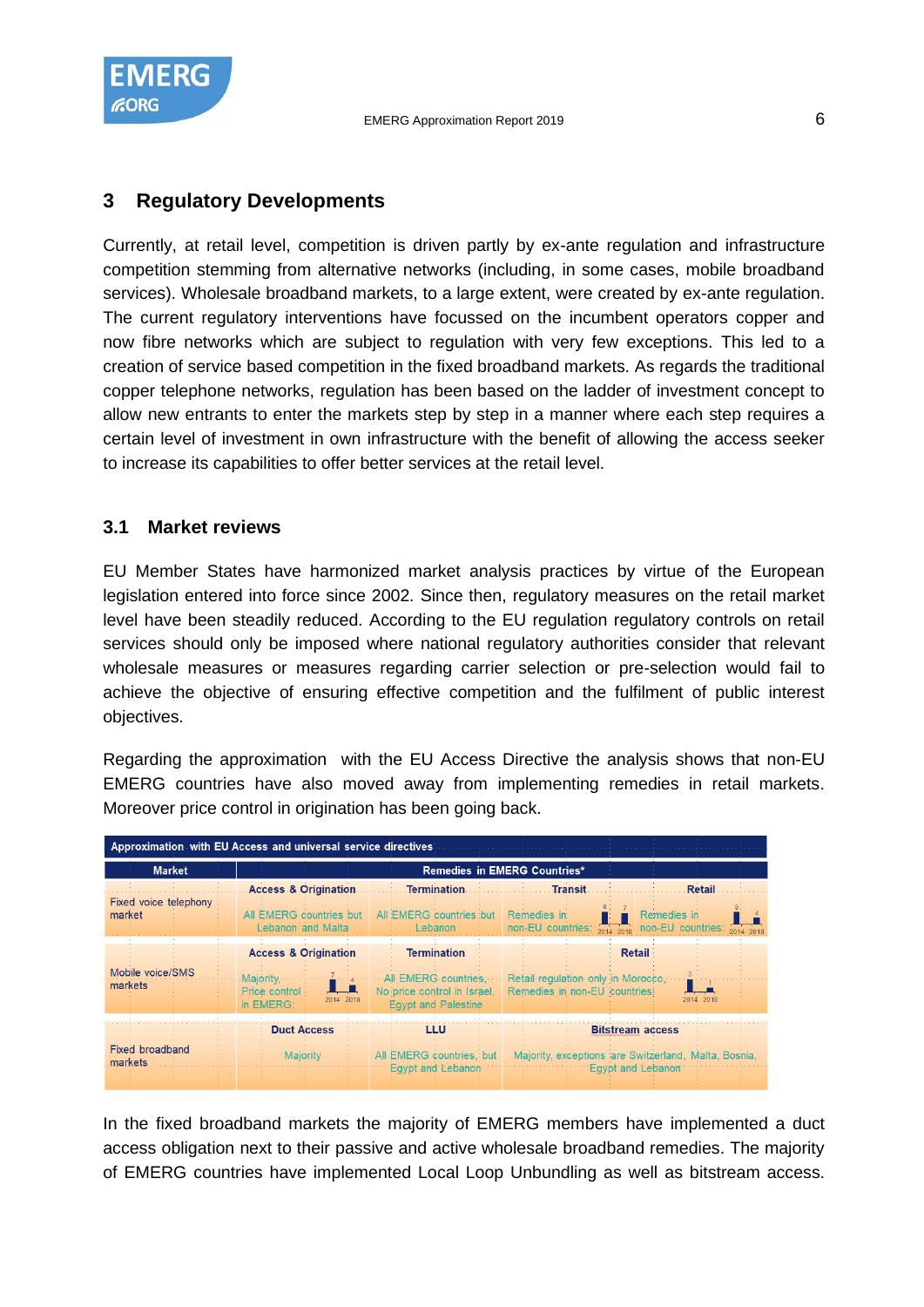

Overall, non-EU countries have repeatedly taken measures to align their regulatory frameworks with the European framework.

#### **Bosnia & Herzegovina**

With the purpose of aligning with the EU regulatory framework from 2009, in 2011 CRA adopted the Rule 54/11 on the electronic communications market analysis which lays down set of obligations to be imposed on designated operators with significant market power (SMPs) among which is obligation of keeping separating accounting records and the obligations of price control and cost accounting. After conducting relevant market analysis of wholesale markets of call termination in fixed and mobile networks CRA proclaimed operators with significant market power and imposed obligation of cost accounting and accounting separation. Following this process, in 2018 CRA adopted Rule on accounting separation. The Rule prescribes a framework for the preparation and drafting of regulatory financial reports and regulatory accounting documentation for designated operators with significant market power.

#### **Bosnia and Herzegovina**

Rule on accounting separation



Objectives

- Providing reliable financial information from designated SMP operators
- Enhancing market development by preventing discrimination and anti-competitive behavior on the market

#### **Palestine**

The MTIT defines relevant markets according to market review which identifies operators with Significant Market Power (SMP) and, consequently, it impose regulatory obligations on SMP operator. The market review is conducted on a periodic basis and the process has been aligned to the European practice.

#### **Palestine**

Relevant market analysis and LRIC cost model for mobile and fixed services



Objectives

- Determination significant market power and cost models for interconnection in fixed and mobile services
- The market review follows mostly the recommendations of European Union regulatory framework for electronic communications services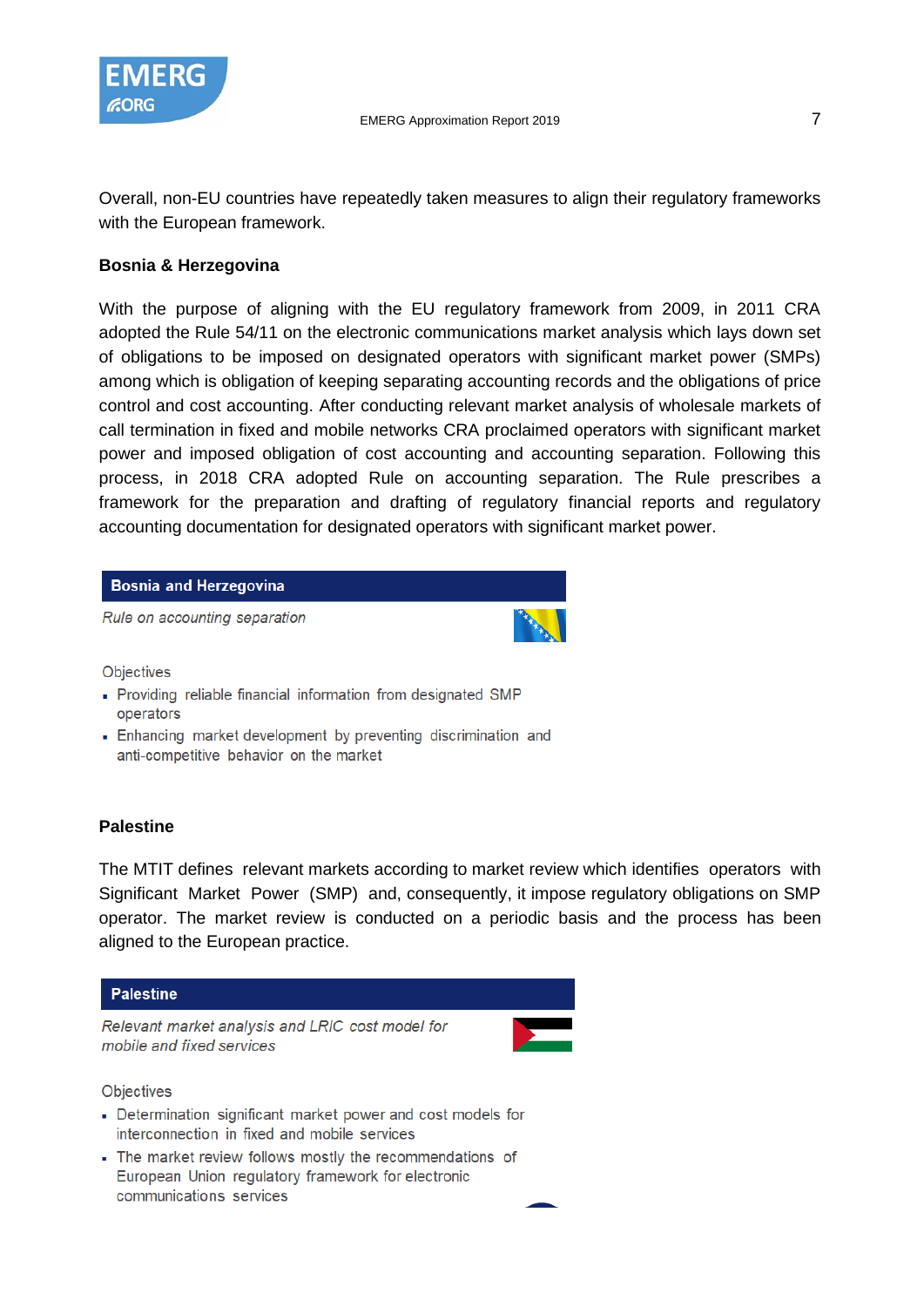

## <span id="page-7-0"></span>**3.2 Spectrum strategies and 4G licensing**

Across EMERG countries spectrum strategies and 4G licenses were developed, taking EU target dates and broadband goals into account.

#### **Bosnia & Herzegovina**

In December 2017 the CRA has adopted a regulatory framework for the use of RF spectrum for LTE purposes. Following global regulatory trends, CRA defined a new license for 4G systems, which is technologically neutral and submitted the proposal for licensee fee to the Ministry of Transport and Communications and Council of Ministers of Bosnia and Herzegovina. In 2019 4G spectrum licenses were issued to the nation's tri of mobile network operators. The concessions are valid for 15 years and oblige the license holders to begin offering commercial 4G services within one month of the award. The main objectives of the project are enabling further development of mobile market and provision of high-speed mobile data services. In terms of approximation to the EU regulatory framework, the establishment of 4G networks is necessary to achieve the targets set out in the EU 2020 Digital Agenda.

#### **Tunisia**

The reasons for initiating 4G licensing in Tunisia is to allow Tunisia to adopt innovations and promote broadband for all users. The objectives of the projects are to provide users by a 4G connection from 2017 and to allow inland areas to benefit from 4G services in the same way as the capital and the littoral zones. The benefits of the projects are the 4G license makes the operators networks more efficient by providing more innovative services. The operators realize massive investments in infrastructure for the whole economy of the country to develop ultramodern mobile services and to improve the coverage of their networks in all the regions. In terms to the approximation to the EU regulatory framework, establishment of 4G networks is necessary to achieve goals of EU 2020 Digital Agenda

#### **Turkey**

Mobile broadband spectrum strategy in Turkey has been prepared with the aim to identify the roadmap which is necessary to achieve countries' targets related to the mobile services. Taking into account the assigned mobile spectrum and the level of mobile service usage, the result of project is draft report consisting of all spectrum identified for IMT services with assignment dates and the determination of necessary spectrum for sustainable growth of mobile services. This plan takes into account the target dates defined by the EU for the assignment of frequency bands such as 700 MHz, L-band etc. for use for mobile services. Furthermore, in 2015 Turkey held a tender for the IMT authorization and the frequencies allocated by this auction are on technologically neutral bases. Introduction of 4G and 4.5G will provide the high speed mobile internet and approximate country to the goals of EU 2020 Digital Agenda.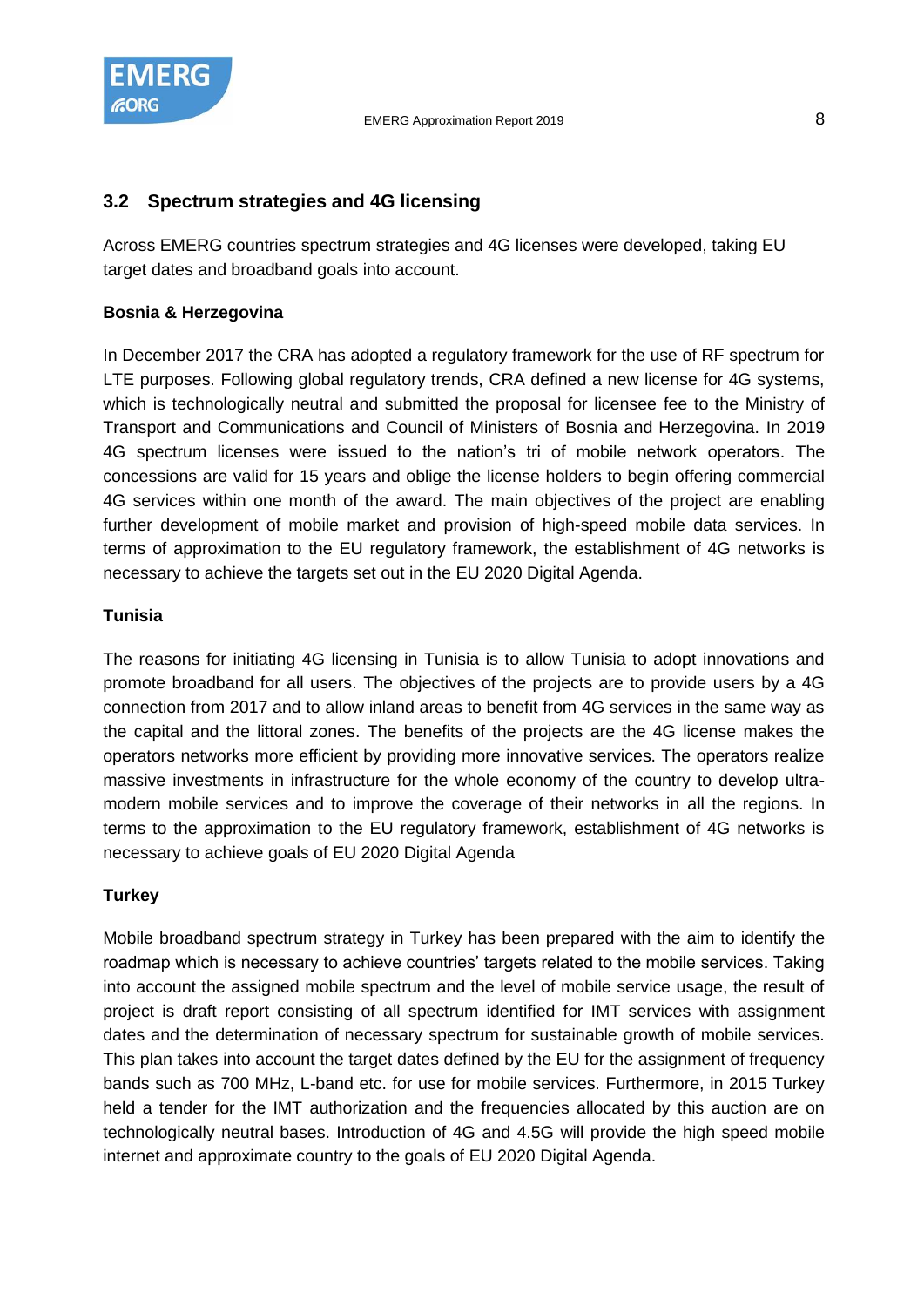

#### <span id="page-8-0"></span>**3.3 Consumer protection & QoS legislation**

The protection of consumers and of the right for having access to affordable services is at the heart of the responsibilities of regulators. The EU Directive on Universal Service and Users' Rights (2009) contains several provisions aimed to secure the interests and rights of end-users beyond their access to the services falling under the scope of universal service. On the one hand, they evolve around the principle of providing end-users with information on the applicable prices and tariffs, standard terms and conditions and the quality of the publicly available communications services. On the other hand, it sets the conditions applicable to contracts for users. Finally, it establishes the obligation for EU Member States to ensure transparent, nondiscriminatory, simple and inexpensive out-of-court procedures available for dealing with unresolved disputes.

Regarding EMERG, all countries have consumer protection and QoS legislation in place. There have been various workshops in the recent past on the issues, where concrete measures for further convergence were discussed and recommended.



During the workshop, the EMERG members agreed on the following recommendations:

- **Improve the Complaint Process:** All EMERG members should improve consumer protection by implementing a consumer complaint unit and clearly defining a process on how customer complaints will be handled, including actions taken and publications.
- **Improve Transparency and consumer awareness:** EMERG members should improve consumer rights by enforcing and publishing minimum standards for contracts between Telco Operators and retail customers. In particular, all EMERG members should publish minimum standards and KPIs to enforce the consumer rights when changing the access provider.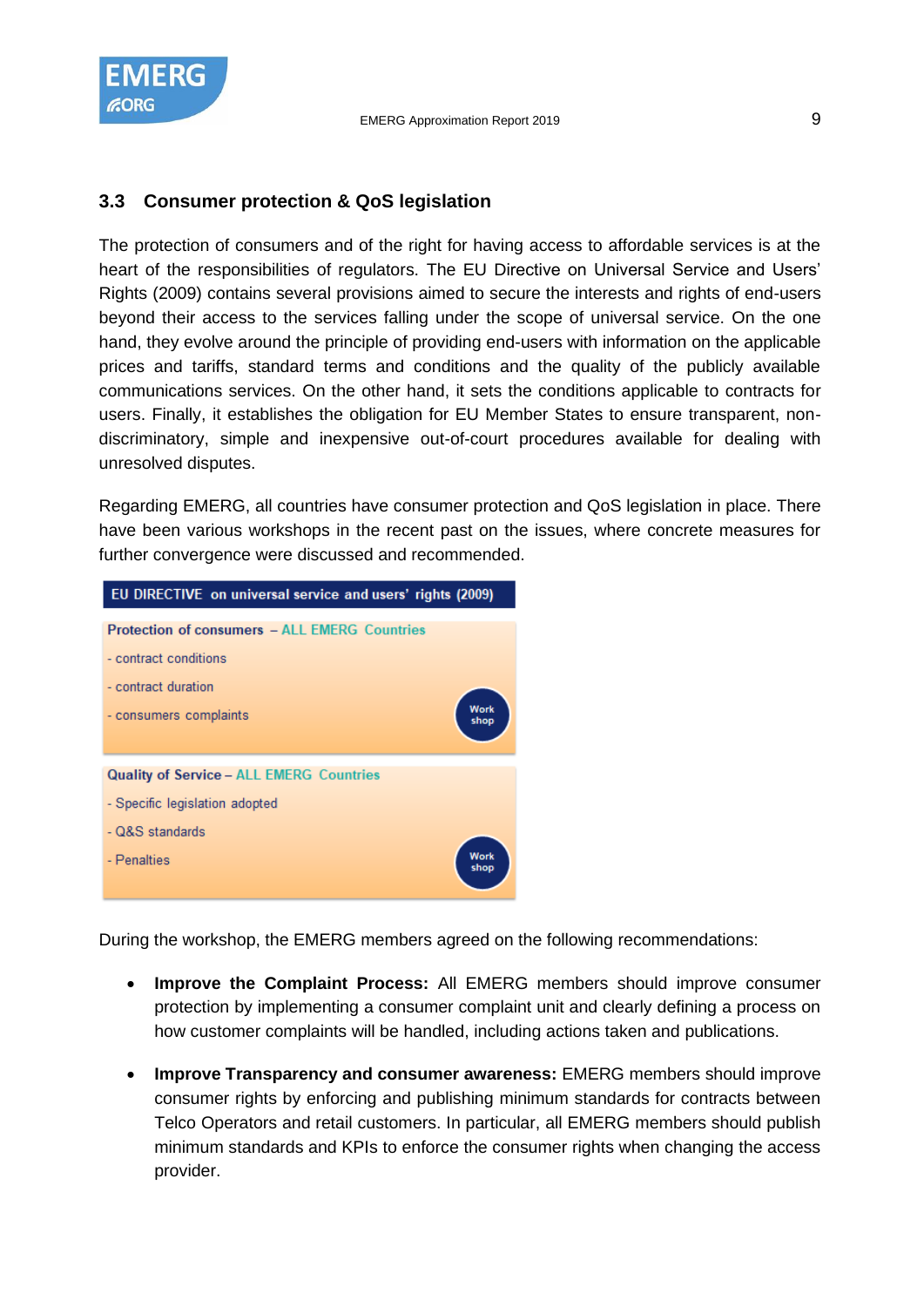

• **Improve Services for elderly and disabled people:** The EMERG members should encourage service providers to improve standards for emergency calls, special services and harmonize specific low price offers for disabled and elderly people.

## <span id="page-9-0"></span>**3.4 International Roaming**

International roaming is one of the four major topics that EMERG Members plan to tackle in the future. Today, less than 10 countries have international roaming agreements in place. European countries are regulated via Regulation (EU) No 531/2012 on roaming on public mobile communication networks within the Union and EEA. In Bosnia and Herzegovina a multinational agreement with Montenegro, Serbia and Macedonia based on the EU model could be reached on 29 September 2014.

#### **Bosnia & Herzegovina**

Regional Roaming Agreement Following the latest development in European Union regarding the ending of roaming charges between EU countries and due to a high roaming charges in the Western Balkan Region, Governments of four countries: Serbia, Monte Negro, BYRM Macedonia and Bosnia and Herzegovina at the end of 2014 signed the Agreement for lower prices of roaming for citizens of their countries. The Agreement envisage gradual lowering of roaming prices through three phases by 2017 and applies to all types of mobile services – voice calls, text messaging and internet use. In 2018 during the EU-Western Balkans Digital Agenda Summit it was agreed that this agreement will be expanded to cover all countries in the Western Balkans – WB6. Given the situation that the Roaming prices in neighbouring countries in Western Balkans region are significantly higher than what EU citizens pay in another EU member country, this agreement which is based on EU model is adopting EU best practice and is a part of EU Digital Agenda for the Western Balkans and in relation with EU Regulation No 531/2012 of the European Parliament and of the Council of June 2012 on reaming on public mobile communications networks within the Union.

International Roaming is a topic of EMERG Expert Working Group that was activated in 2019. As other regional groups, EMERG Non-EU members are interested in exploring ways of harmonization the international roaming tariffs with the European Union. The scope of the Working Group is to analyze the market differences between EU and Non-EU countries and to develop a scheme to signing an international roaming agreement between these two sides of EMERG.

#### <span id="page-9-1"></span>**3.5 Net neutrality**

As of 30 April 2016 the European rules on the open internet (net neutrality) apply. The rules follow the adoption of EU Regulation 2015/2120 on 25 November 2015 that lays down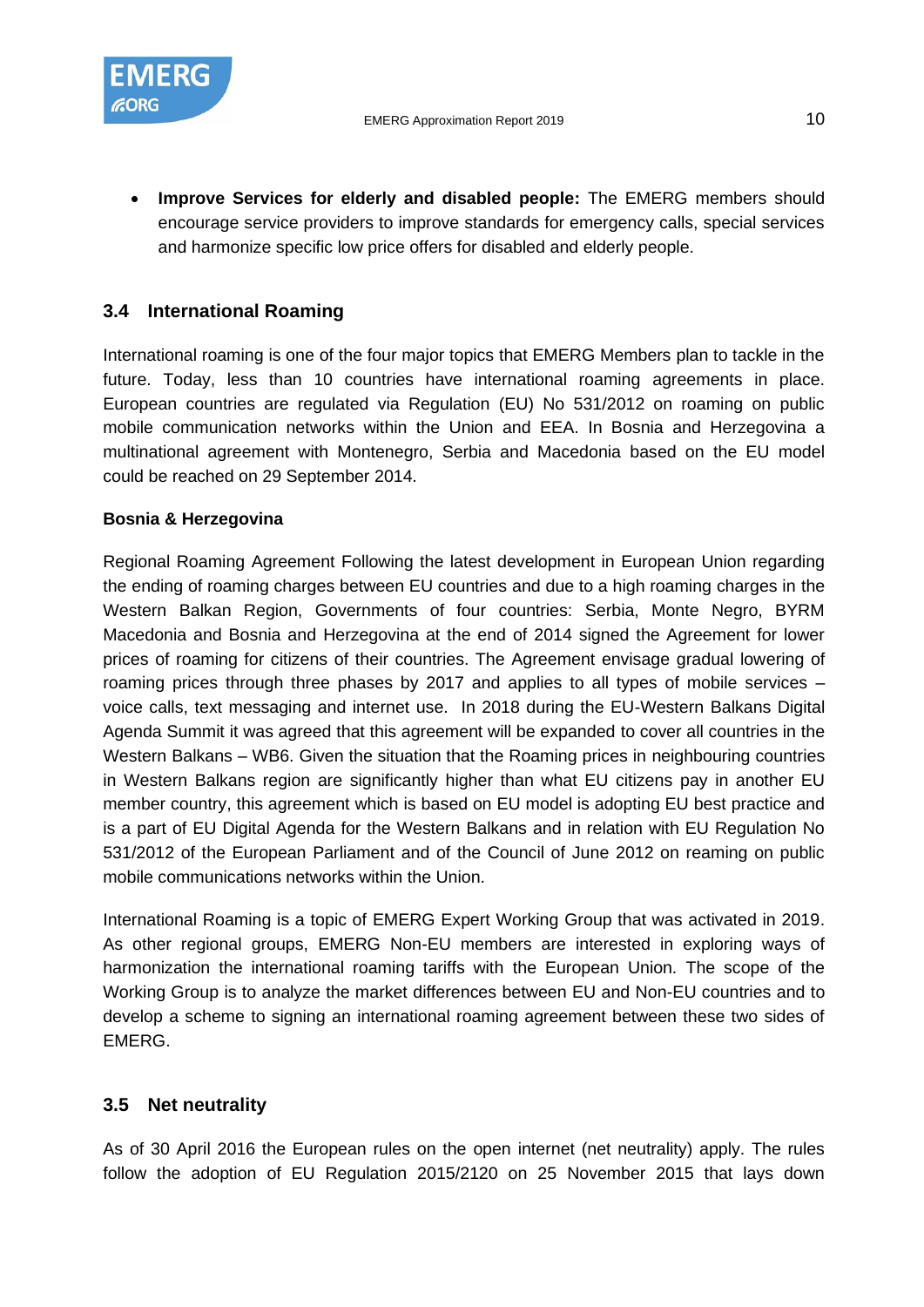

measures concerning open internet access and amend Directive 2002/22/EC on user's rights relating to electronic communication network and services as well as the Regulation (EU) No 531/2012 on roaming within the Union. The regulation creates the individual and enforceable right for end-users to access and distribute internet content and services of their choice. Common EU rules on net neutrality ensure that the same provisions apply across Europe. Consequently all European members of EMERG have disclosed an official position on regulating net neutrality. But also non-EU EMERG Members have taken an official stand in the matter (see figure). In Israel the Telecommunication law prohibits operators to block or restrict services, applications or telecommunication equipment, while in Switzerland there is an ongoing legislative process foreseeing regulation focussing on rules of transparency and obligation for providers to inform end users. France, Cyprus, Israel, Italy, Palestine, Switzerland and Tunisia have included net neutrality in a law or legislative proposal. The EMERG expert workshop elaborated recommendations for further approximation between EU and non-EU members. An EMERG permanent working group was founded to align on this topic.



Most NRA's actions will likely be devoted to traffic management (including monitoring QoS and assessing which specialized services can benefit from regulatory exemptions), 5G services, end-user rights and commercial practices, then transparency and national regulatory authorities' supervision. Each country participants at the end of the workshop provided its opinion and agreed to the following recommendations:

- **Facilitating Net Neutrality and Transparency:** EMERG members are making efforts to facilitate Net Neutrality through developing regulatory framework and enforce transparency. Transparency should be included in the measurement tool especially regarding speed measurements and how to determinate it.
- **Implementation of QoS tools:** Several EMERG members are using regulatory tools concerning the QoS both for access and core part of network assessing the traffic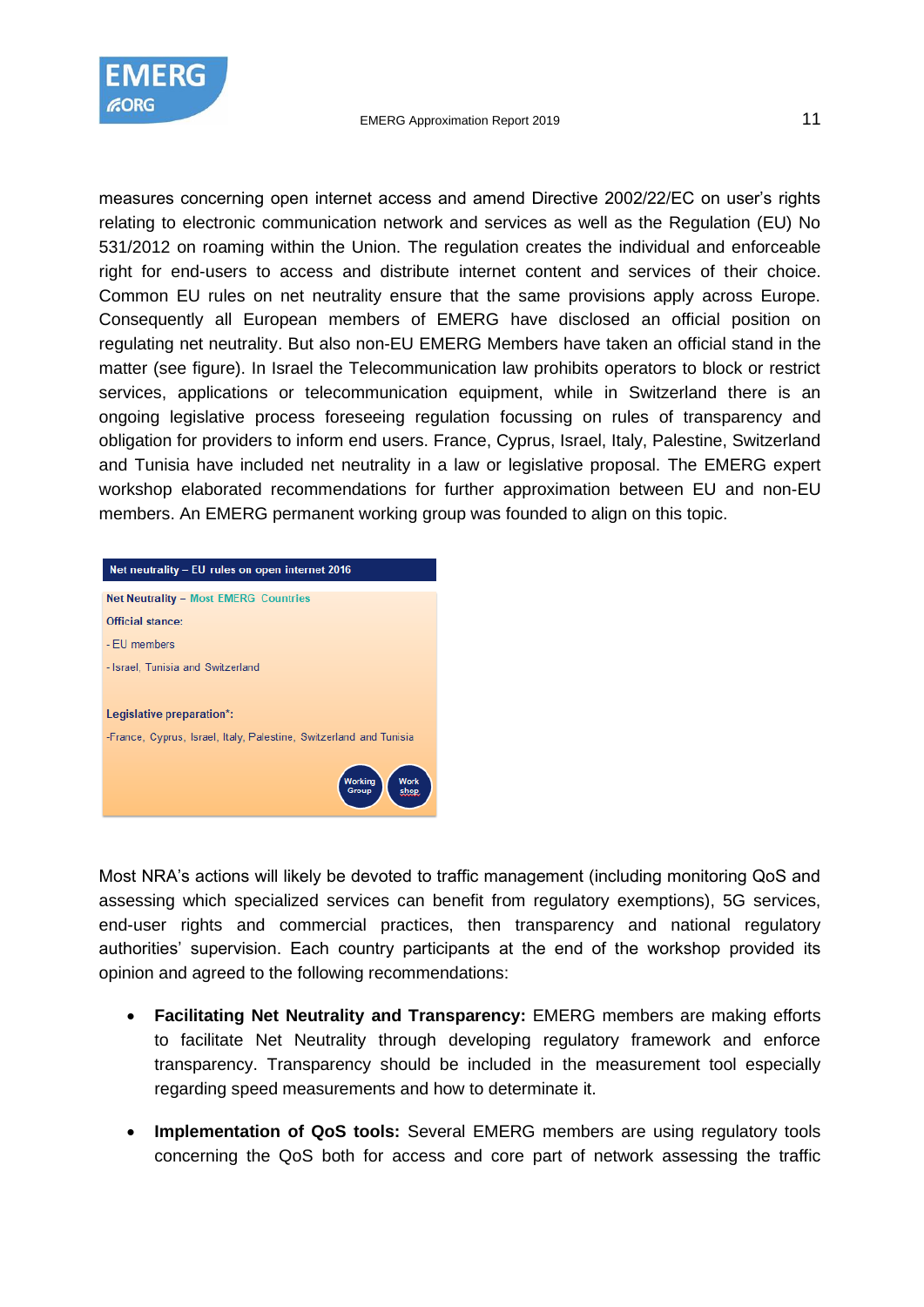

management. Regulators, who have not yet taken steps in this direction are encouraged within the EMERG to follow.

Net Neutrality is a topic of EMERG Expert Working Group activated in 2019. The main scope include benchmarking, the application of the Net Neutrality principles and traffic management practices. The purpose is to approximate the MENA countries policies to the EU Regulatory Framework.

# <span id="page-11-0"></span>**3.6 Broadband plans**

The EU Digital Agenda had targeted year 2020 to ensure widespread deployment and availability of ultra-fast broadband throughout the European Union. To achieve this, the Commission has channelled some of its public funds, via different instruments, to invest in broadband infrastructure. Next to that, Member States are encouraged to set own initiatives to promote the deployment of ultra-fast broadband services. However, having arrived in the final year of the Agenda to achieve the set out objectives, we are seeing different progress across the EU. While some countries are still constructing the means by which they can achieve them, others have actually achieved a remarkable progress in this regard, other European countries lag behind. With regard to EMERG, the majority of members have implemented measures to promote NGA networks, most non-EU countries also elaborated broadband plans. Exceptions are Israel, Bosnia and Herzegovina and Lebanon which do not have any elaborated funding plans, at least not from the state's side.



Several EMERG members have adopted broadband plans to enhance the broadband deployment following the EU broadband Strategy and EU Digital Agenda 2020.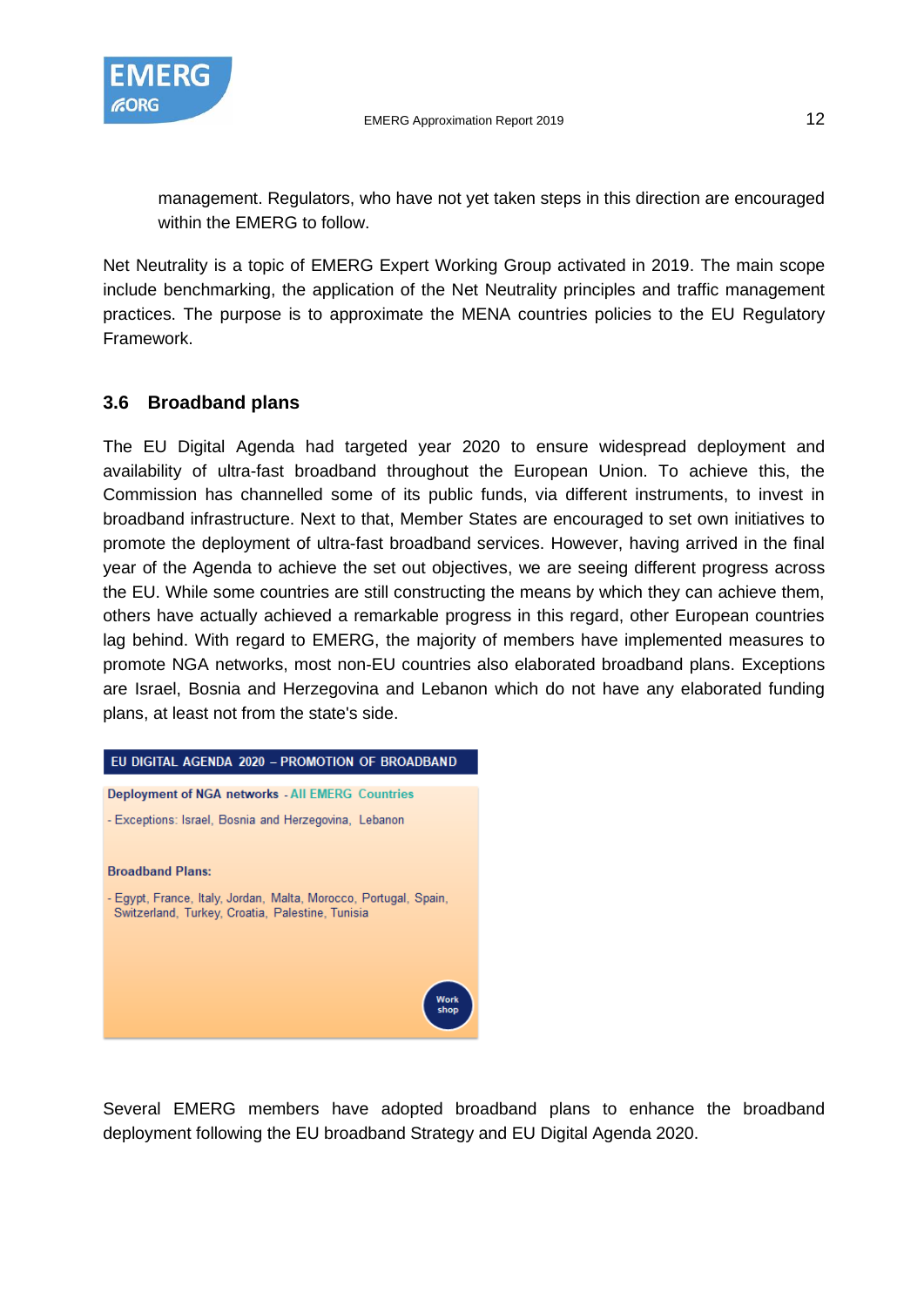

#### **Morocco**

In Morocco the creation of National Plan for Broadband Development aims to ensure: (1) 100% of population access to high-speed broadband (at least minimum 2 Mbps) over a 10-year horizon; (2) 50% of population access to very high-speed broadband (minimum 100 Mbps) over 15 years.

## **Palestine**

In Palestine the project of creating a Legal Framework for National Broadband Master Plan is conducted in order to create an approach for national broadband policy, guidelines for implementation of roadmaps and broadband services. The aim of the project is to increase penetration rates and competition.

In the context of an EMERG workshop recommendations were made for further approximation between EU and non-EU members, as well as on methods of financing a NGN roll-out.

**Update Broadband Strategies**: All EMERG members should encourage the elaboration of a national broadband strategy with the objective to accelerate broadband network deployment and broadband service usage over and above the purely market driven level. Strategies should include appropriate financing instruments.

## <span id="page-12-0"></span>**3.7 New telecommunications trends**

The electronic communications sector is fast changing area and NRAs are constantly facing new challenges. In this chapter we will examine whether NRAs deal with the new telecommunications trends from a regulatory point of view.

## **France**

In its report published in February 2018, ARCEP sets out a series of proposals for guaranteeing an open internet, in other words for giving users back their freedom of choice. ARCEP suggests several levels of immediate action therefore seem advisable, beginning with a clarification of the fact that the principle of internet openness needs to apply to devices. Data-driven regulation is required beforehand, to analyze the topic and ensure fully informed users: employing a range of tools (collecting information from device manufacturers and OS providers, end-user reporting, promoting comparison tools, obligation of transparency towards professional users), the aim would be, on the one hand, to enable the public authority to deepen its expertise and, on the other hand, to encourage virtuous behavior by informing consumers about their choices and providing professional users with greater clarity .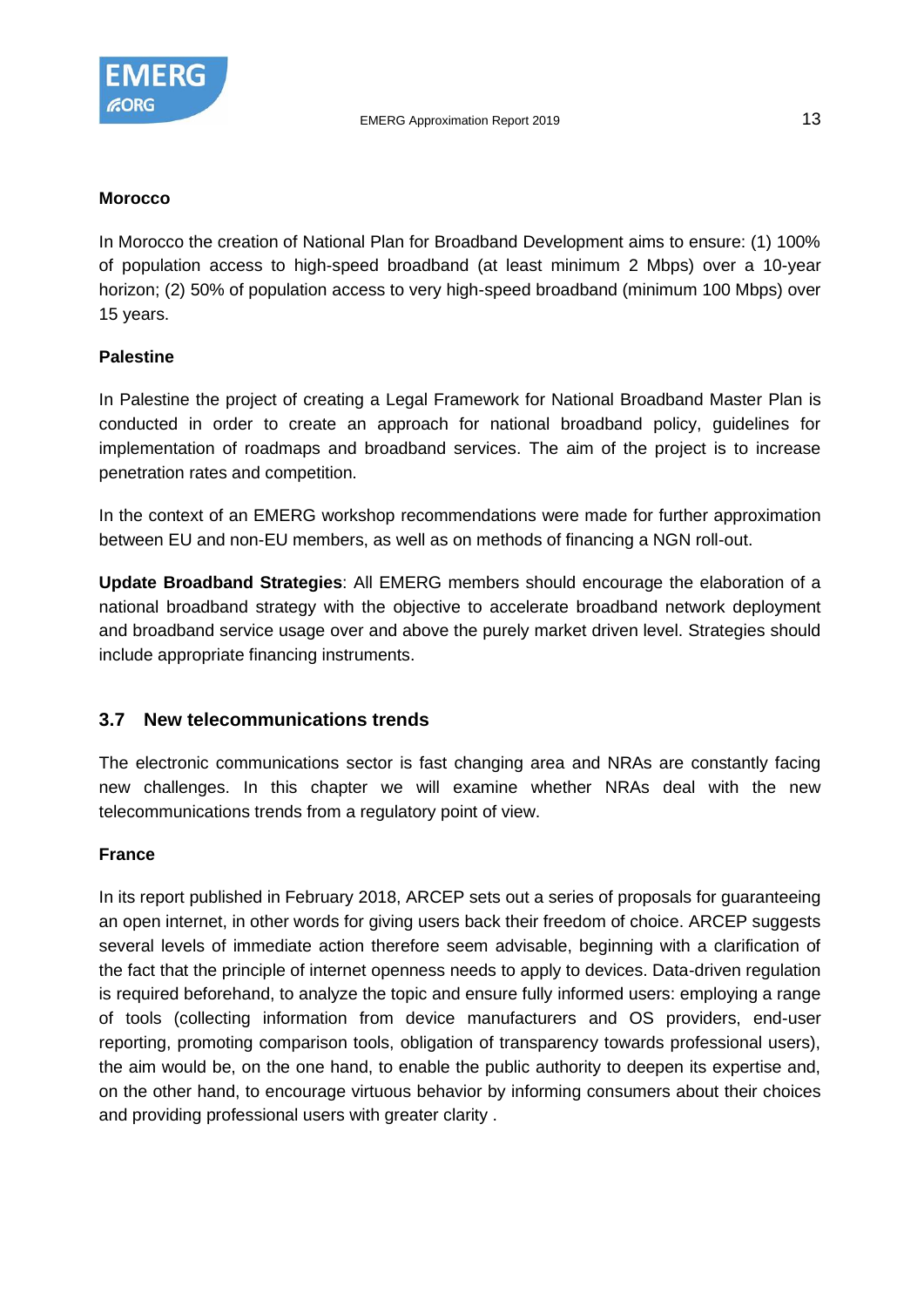

In Spain, the CNMC has dealt with the evolution of the convergence of different telecommunications markets. Recently, the telecommunications market has converged with the audiovisual market. In order to guarantee replicability for competitors CNMC imposes a replicability test, with the aim of shaping the regulation to the market developments, in this case the process of convergence.

#### **Morocco**

In Morocco, in terms of strategy, the regulator deals with new topics in the context of a multipurpose working group and a spirit of consultation with the various market players

#### **Egypt**

As for Egypt, there is an appetite in some sectors to embrace cloud services. Concerns are mainly related to security and privacy. On the operators' side, they started to leverage some of the smart devices' features such as location services, to offer value added services to their customers.

#### **Croatia**

Regulatory tools continue to focus on the nature of the services provided, adhering to the principle of technology neutrality. For instance, an important regulatory challenge is the mass adoption of virtual SIM cards installed in IoT devices during manufacturing (e.g. automatic emergency call services in cars), since the use of the tools will not be limited to a single country or an economic community, which will consequently place certain issues in international focus, such as service announcements, authorization, or ID management.

## <span id="page-13-0"></span>**4 Market Development**

There are many common trends within the EMERG countries when it comes to market development and consumer data.

#### <span id="page-13-1"></span>**4.1 Fixed broadband markets**

Based on ITU data regarding Internet usage by individuals, there is a gap between developed and less developed EMERG countries. On average, 3 out of 4 individuals uses internet in EU countries while in non-EU countries only slightly more than a half use the Internet. However, the average growth rate of Internet usage is much higher in non-EU than in EU countries as is shown in [Figure 1.](#page-14-0) While many MENA countries have had growth rates of more than 5% between 2015 and 2017, EU countries have shown smaller growth in terms of internet usage.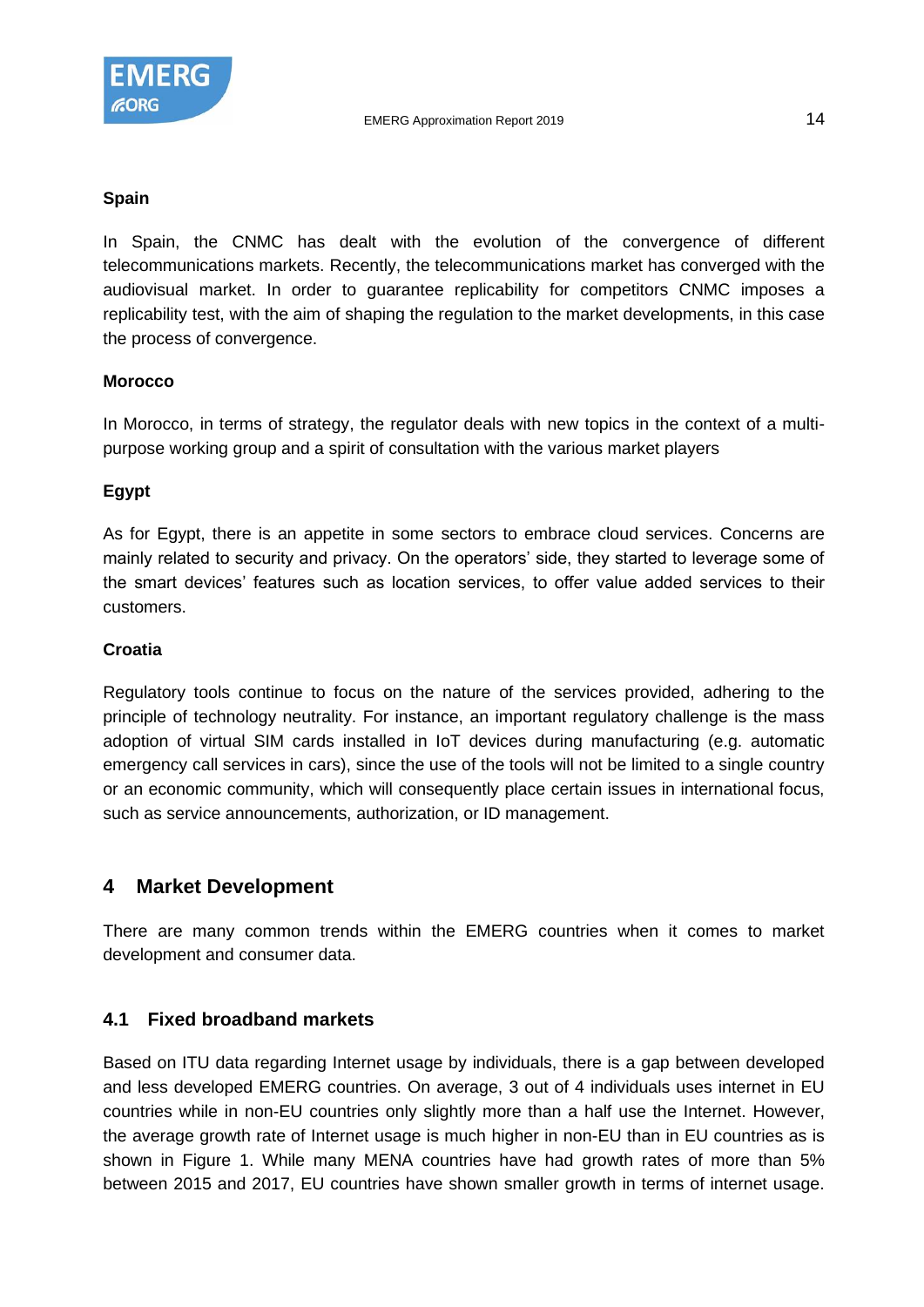

Some EU countries even show negative growth rates, what could probably be due to fixed network mobile substitution of broadband usage in these countries. In some MENA countries the growth is very aggressive like in Algeria and Jordan. EMERG countries have been converging in terms of internet usage.

<span id="page-14-0"></span>



Note: \*Big dots display median growth and usage for the groups EU and non-EU. Indicator is defined in the "MANUAL for Measuring ICT Access and Use by Households and Individuals" published and updated by the ITU,

"Three individual use indicators (HH5, HH7 and HH10) are presented as the proportion of individuals who used [equipment, Internet access] in the last 12 month",

"Indicator values for HH5, HH7 and HH10 are calculated by dividing the number of inscope individuals using [equipment, Internet access] by the total number of in-scope individuals".

Source: ITU.

A similar trend is observed when it comes to the portion of households with internet access at home. [Figure 2](#page-15-0) shows the share of households with internet access in EMERG countries coming from different region. While EU countries still have an overall higher share of internet access at home, the figure also shows that MENA countries have higher growth rates compared to EU countries. Overall we can conclude that in terms of internet access and usage EMERG members are converging.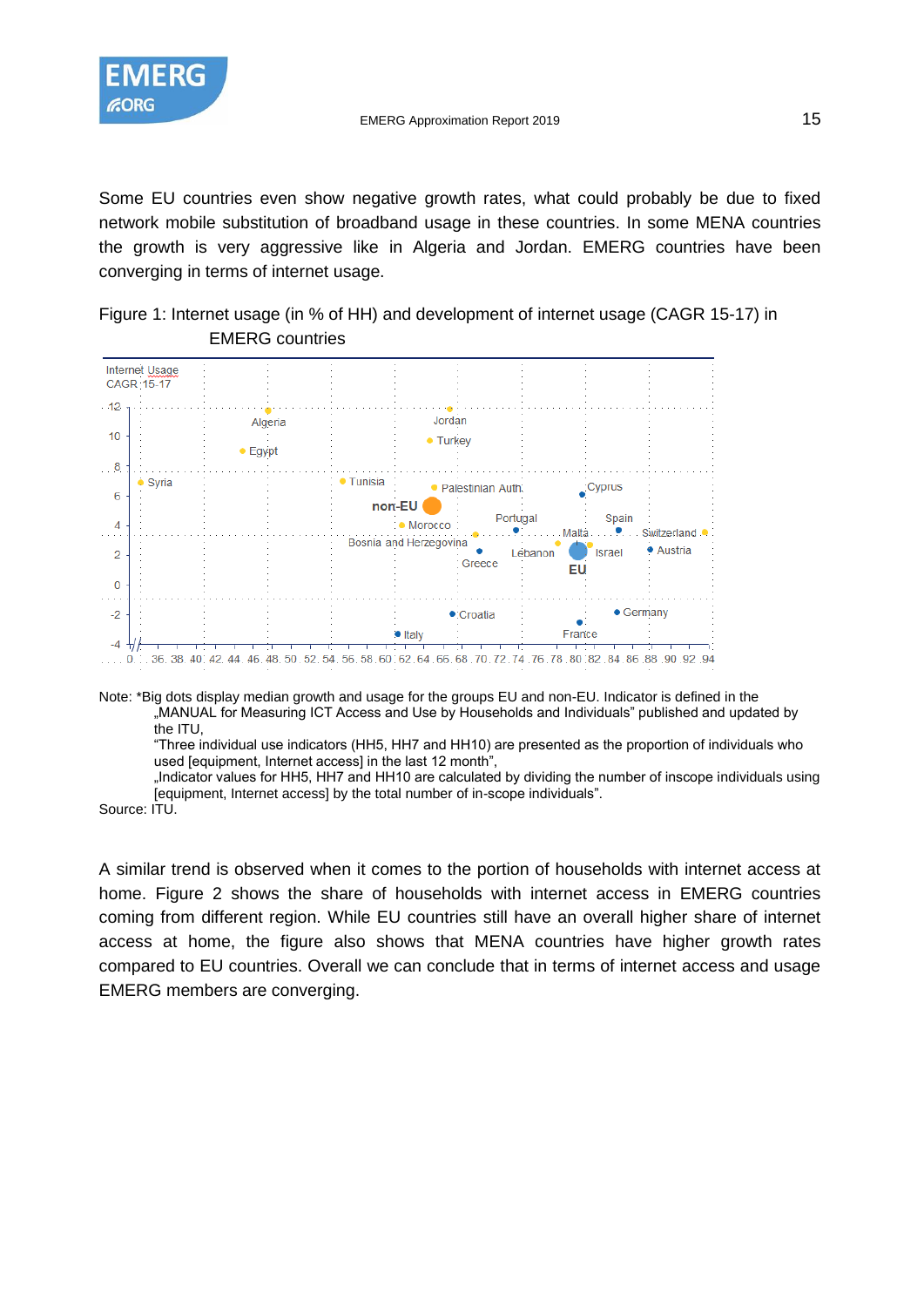



#### <span id="page-15-0"></span>Figure 2: Portion of households with Internet access at home and development of subscriptions in EMERG countries



Another field of approximation between EMERG countries can be observed with respect to the growth rates of fixed broadband subscriptions [\(Figure 3\)](#page-16-1). While overall penetration figures are lower in MENA countries compared to EU countries, growth rates show that MENA countries are significantly improving with an average growth rate of 8% compared to 5% in EU countries. This is a trend which has been observed annually in the EMERG Benchmark Reports, which shows we can expect that these data will be converging even more in future.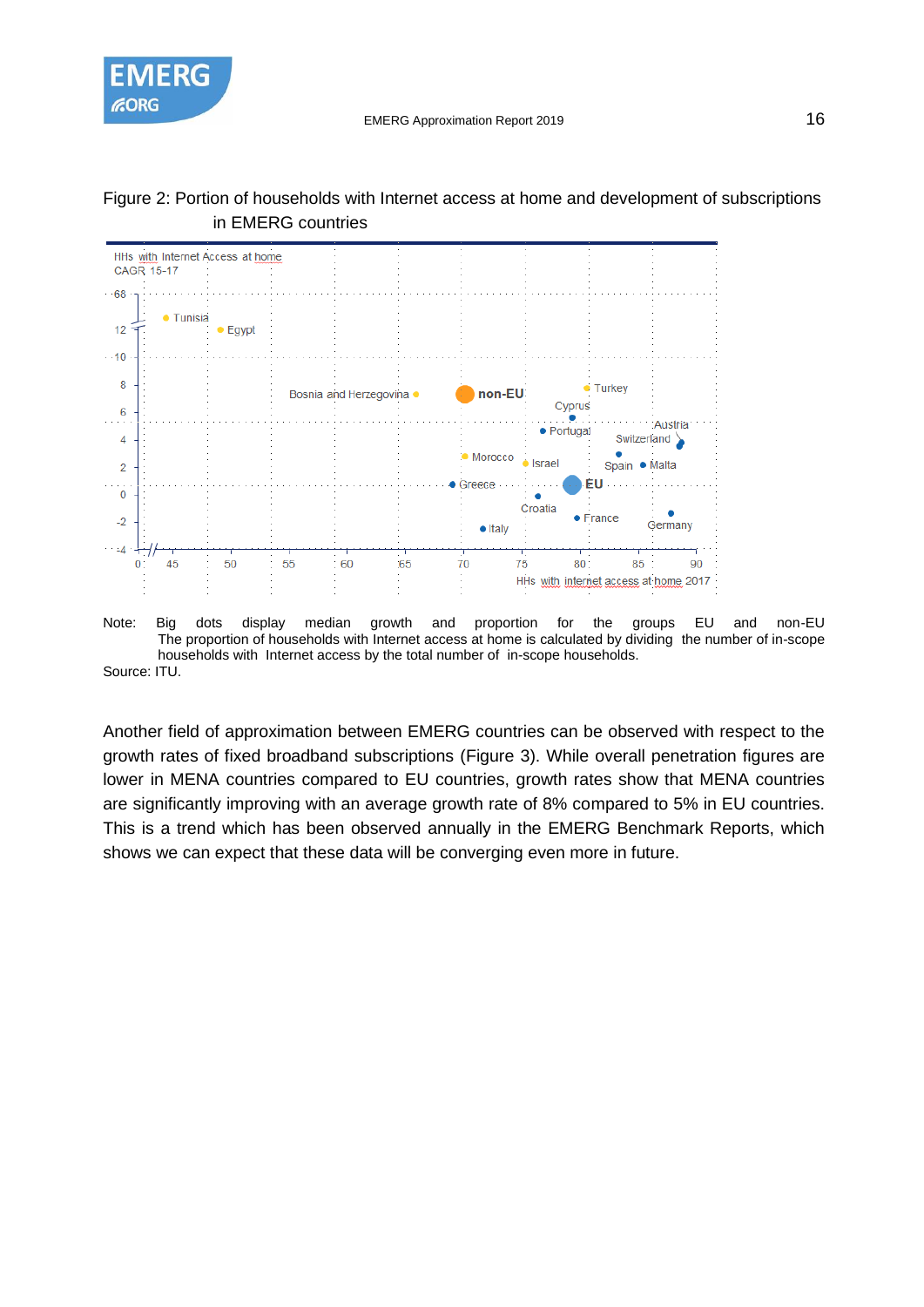



<span id="page-16-1"></span>

Source: EMERG.

## <span id="page-16-0"></span>**4.2 Mobile markets**

In terms of coverage of mobile networks, the difference between EU and non-EU EMERG countries are negligible. Moreover, if coverage is measured in terms of population covered by at least one mobile network – whatever the network standard used (2G (GSM), 3G (UMTS), 4G (LTE) – the coverage in all EMERG countries is practically the same reaching between 99 and 100%.

With respect to the penetration rates there is however a difference between EMERG members. While the fixed network market in most EU countries is saturated and penetration rates cannot increase much further, this is also the main reason why non-EU countries managed to catch up. However, the situation in the mobile sector is different. Especially in the area of mobile broadband, EU countries are still in the growth phase. Non-EU countries as well, but not as fast as EU countries. Besides that, growth rates in the non-EU countries in the mobile communications sector are very heterogeneous between countries, while EU countries are characterized by comparable growth across all members.

Mobile Penetration rates in most EMERG countries have grown in the past 10 years. Exceptions are the EU countries Croatia, Italy, Portugal, and Israel. EU member countries penetration rates grew by 1,3% on average annually, while non-EU members grew significantly faster with an average CAGR of 4,1%. Some MENA countries, like Morocco and Jordan, have reported significant decreases in penetration lately, due changes in the statistical recording of active and un-active SIMs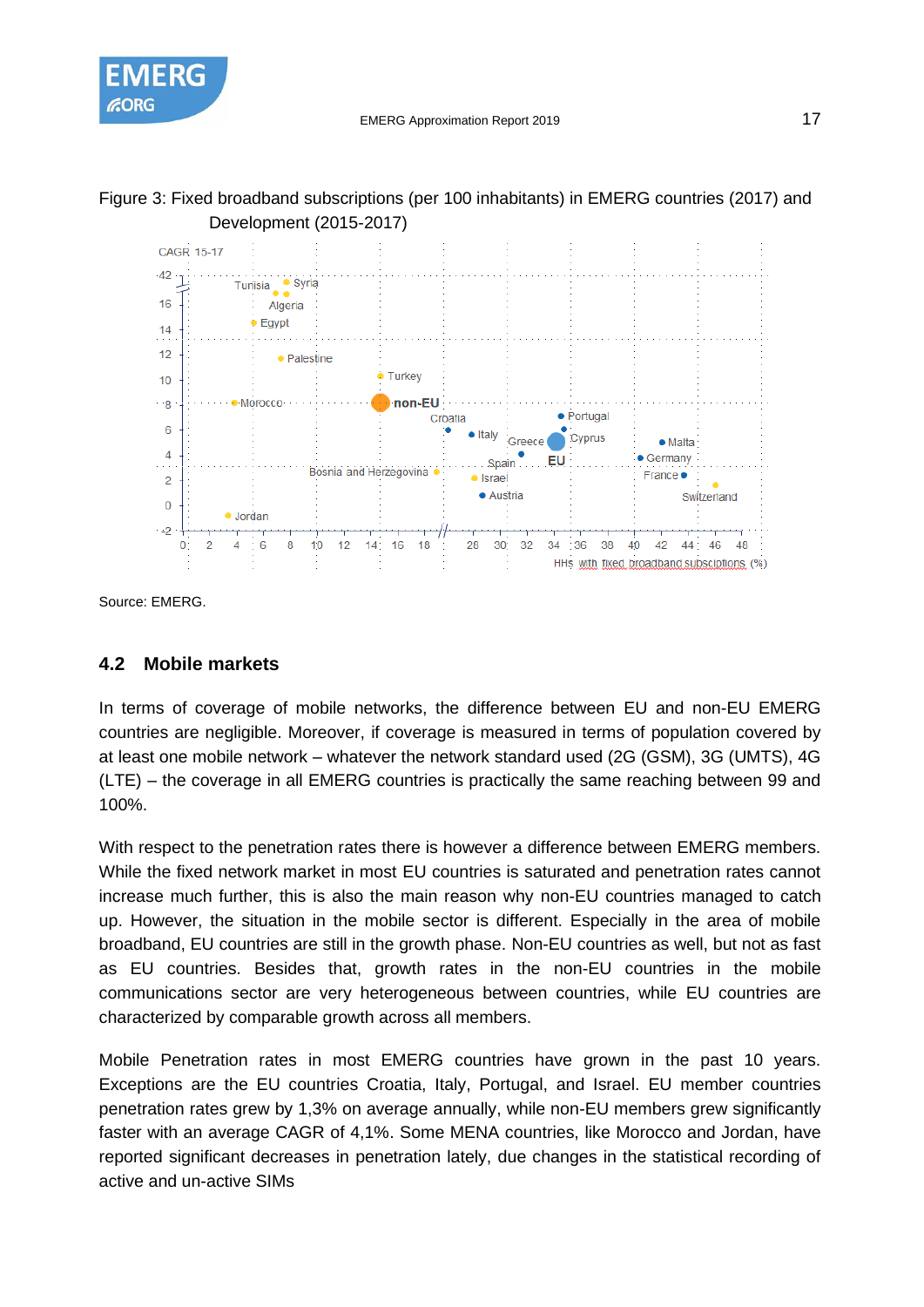



Figure 4: Mobile Penetration Rate in EMERG Countries (%, ITU)

Source: ITU.

This is the main reason why on average the mobile penetration rates between EU and non-EU countries have been drifted apart (**Errore. L'origine riferimento non è stata trovata.**).

Mobile broadband is globally the most successful service in recent years and also in the EMERG countries. The region as a whole recorded an average coverage with 3G/4G networks of 93,6% approaching the overall mobile network coverage (2G/3G/4G) of 99,6%.

[Figure 5](#page-18-1) shows the growth of the use of the mobile Internet of the fourth generation of mobile telephony within EMERG countries.

Following cross section of data by regions it is obvious that all regions have been exercising growth in terms of mobile data usage. However, the growth of Central and Eastern Europe and MENA countries is stronger than one observed in Western Europe which shows that the demand market is leaning toward the approximation.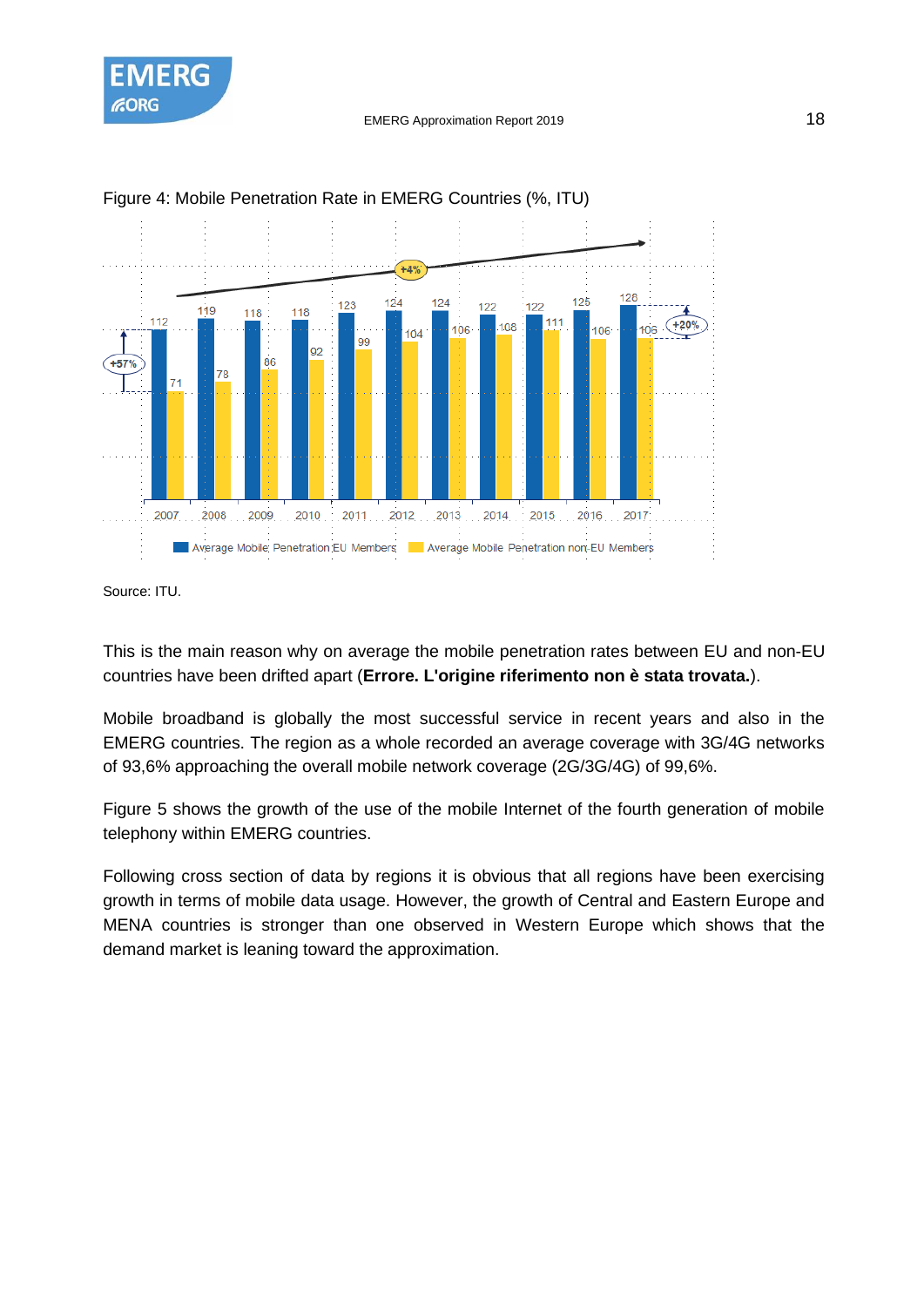

<span id="page-18-1"></span>Figure 5: 4G mobile internet usage



Source: Analysis Mason.

### <span id="page-18-0"></span>**5 Conclusions**

Global economic trends are introducing digital society which is of much importance for better quality of life. Furthermore, modern technologies are bringing the new innovative services which are creating opportunities for business and country economies. This report shows that all of the EMERG countries recognize this potential.

Furthermore, all EMERG countries have been investing significant efforts in harmonization of legislative and regulatory framework in accordance with the EU and best practice.

As an important precondition for unbiased regulation of the sector is establishment of the independent regulatory authority which will conduct its duties free of any political pressure and influence.

In EMERG region as a whole market trends are converging. Even though there is still a significant gap when it comes to EU versus non-EU countries, by comparing some market indicators many converging trends that are coming from the demand side of the market are observed. Users patterns and behaviour are globally unified and high adoption of a new innovative services is widespread trend which allows assumption that this push from the demand side of the market can provide an incentive to the further market development.

In terms of regulatory development, there has been significant progress in EMERG region. Countries are putting efforts in implementation provisions related to market competition and liberalization. Even though in fixed telephony market in many non-EU countries historic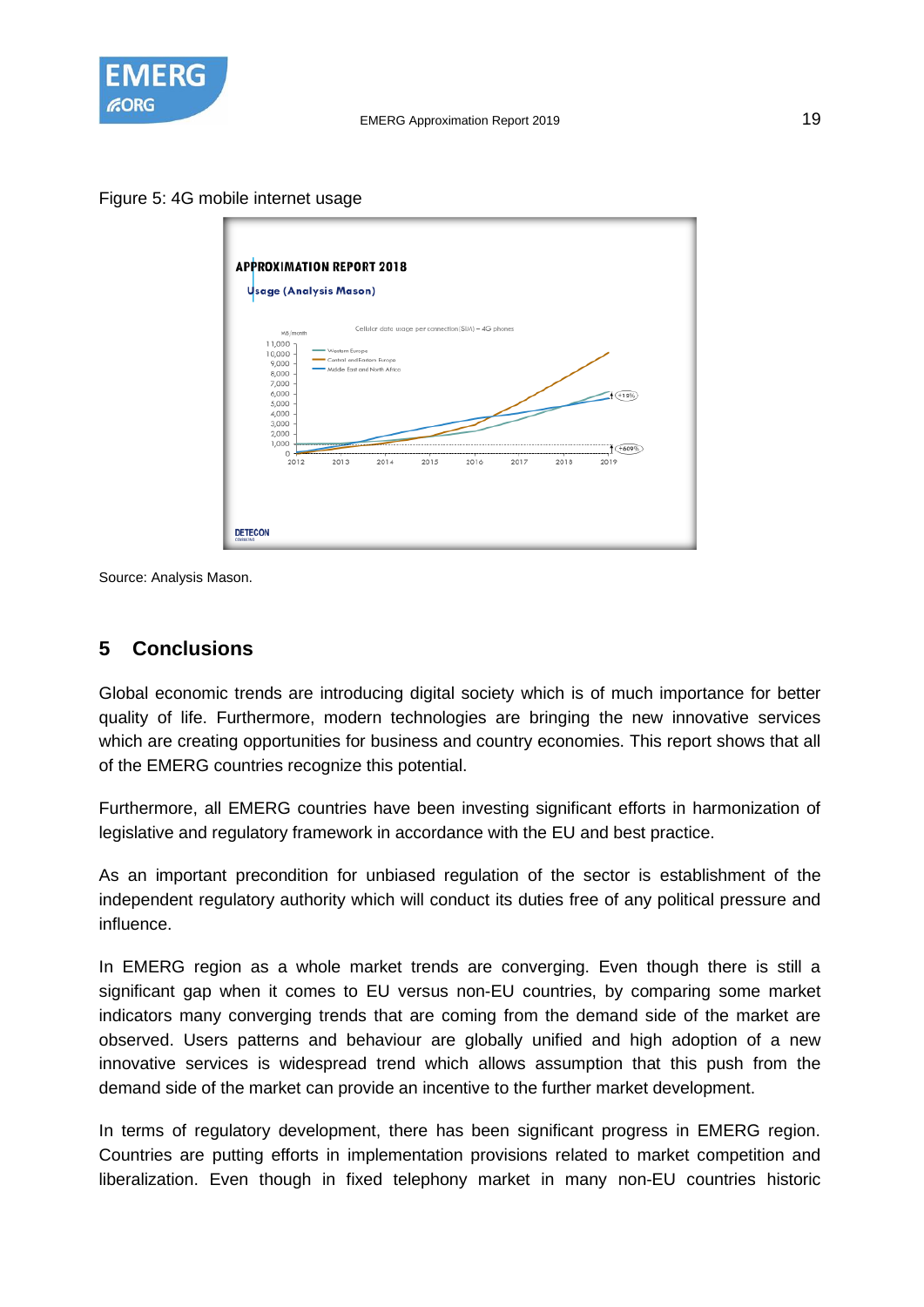incumbent is leading firm in a good numbers of countries alternative networks are existing as well.

In fixed broadband market an average market share of biggest operator is scientifically lower than in fixed telephony market. The number of FTTH lines is increasing and all European and some non-EU countries have introduced LLU and other wholesale regulation in order to facilitate the entry of alternative operators.

Finally, many EMERG countries coming from both side of Mediterranean are taking a proactive step and addressing new challenges, thus preparing their countries for the technological revolution which is in progress. In this regard EMERG is facilitating the approximation of neighbouring countries with a variety of approaches:

## 1. **Common positions for the regulation of Future Technologies:**

- Future topics with high relevance for European NRAs are treated in workshops by the EMERG members. Recent recommendations may serve as direct input into the legislative process in the non-EU member countries
- Recent EMERG examples are workshops on 5G regulation, Autonomous Driving and IoT.

## 2. **Expert Workshop recommendations still to be implemented**

- Expert workshops provide non-EU EMERG members a platform to adopt legislation based on recommendations of the European Commission
- In addition the twelve EMERG Workshops in 2016, 2017 and 2018 produced 26 aligned recommendations among all participating NRAs which are published on the website

## 3. **Working Groups for special Topics**

- In Addition to Workshops EMERG has established and long-term working groups to implement approximation measures.
- The topics of the working groups are Permanent International Roaming and Net **Neutrality**

## 4. **Twinning Projects facilitated new members**

• EMERG members frequently participate in twinning projects, where contacts have been made during EMERG events,